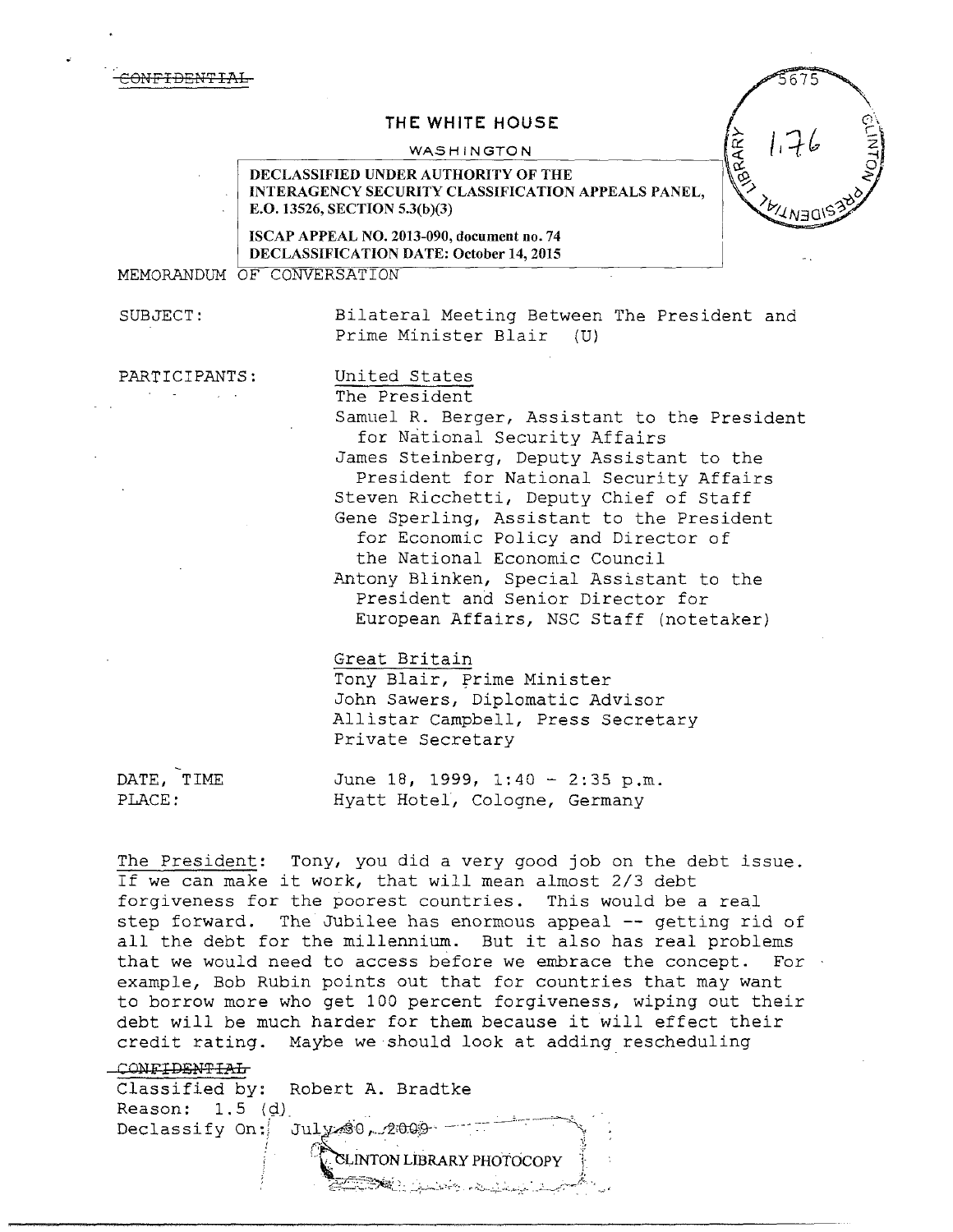without taking them out of the credit market. Rubin feels very strongly about this. But anyway, what we need to do is focus on the fact that we are doing a huge deal here. This is a major achievement. We must not let what we are not doing become the story. It's what we are doing that's important.  $\angle$ e) **E.O. 13526, section 1.4(b)(d)** 

Prime Minister Blair: Yes, I fully agree with that.

Jim Steinberg: The problem is specifying who. That is, who are the 1,000 companies and why are we choosing them. I think it would be better to call on the private sector as a whole.  $k$ ef

The President: That's true but on the other hand this needs to be organized. We can't just call on companies to act.  $+e^+$ 

Jim Steinberg: Well there is a legal question when asking specific companies.  $|C\rangle$ 

Prime Minister Blair:

Gene Sperling: The problem of asking specific companies is that there could be a feeling of coercion.  $|R|$ 

The President: I think the thing to do would be to designate a lead person in the business community to do this. That's what we did on welfare. I asked Eli Segal to run a voluntary program.  $\leftarrow$ 

Prime Minister Blair:

<sup>J</sup>E.O. **13526, section 1.4(b)(d)j** 

Gene Sperling: It would be a real political challenge to support. And also I think there would be concern that we have opened the door at the last moment. *(CY* 

The President: The problem frankly is Congress. It is a different party and not likely to do me any favors and so I do not think we would get support. The way it works is that there is an allocation to each committee. It is always less for foreign affairs. So we are forced to choose among programs.

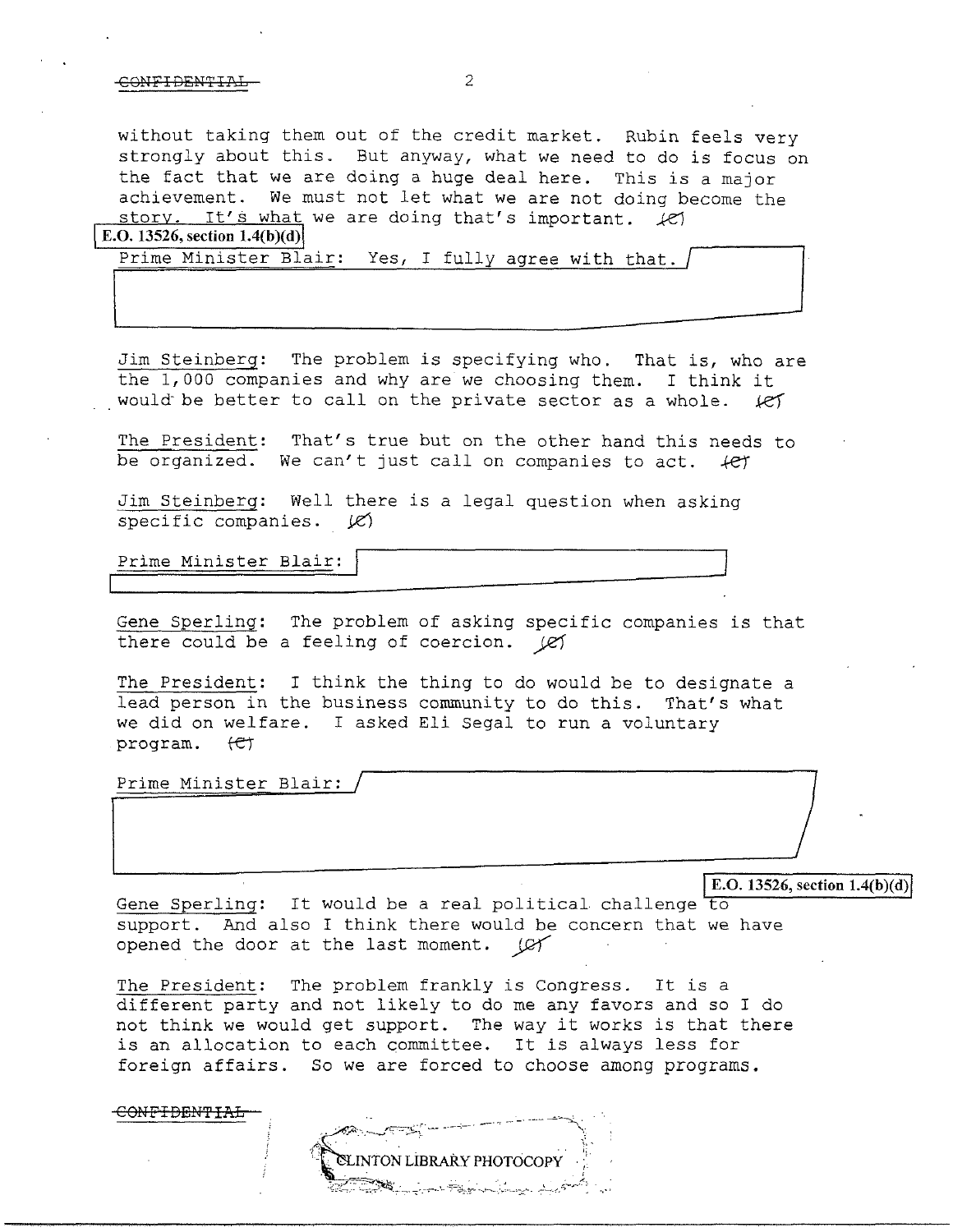There is a real weakness of commitment to foreign aid, especially since the end of the Cold War. *We* have a big surplus. If I take the caps off, the Republicans will push for a tax cut. We have made a commitment to save Social Security. So it would be hard to do this without opening a Pandora's Box.<br>We need to wait to see if we get an omnibus deal. So I am We need to wait to see if we get an omnibus deal. reluctant to look like we are urging this and then be in a position where we can't deliver. But if we can quietly see that there is a consensus on this, I can say to Congress this is what the whole world wants to do. It is a good idea on the merits. But it would be better to forge a consensus here than for us to lead on this issue given the politics. Also, we will have another shot over the next couple of years. *Vel* 

Tony, do you want to talk about Kosovo? I have one big point to make: you had a huge impact on the execution of this campaign and on our ability to sell what we needed to do. You realized the need to improve our communications. Now, the big decision we have to face is making sure that this works. There is a huge effort in bringing people back, in rebuilding lives, in spite of the magnitude of the crisis. There is a mental health crisis. I sent Elie Wiesel to the region to talk to the refugees. I talked to Jesse Jackson about this. All of us agree that we need some kind of systematic, organized effort maybe working through faith groups. We need to start. But before even all of that, the UN must pick someone we would hire to oversee the civilian implementation. Nationality doesn't matter to me. All that counts is confidence, energy, and organization skills. Those are the keys. The Economist had a puff peace on Bildt.

**E.O. 13526, section 1.4(d)** 

Prime Minister Blair: Yes, I fully agyee. This is a critical decision. Who are the candidates?  $(\mathcal{C})$ 

Samuel Berger: No one has emerged that I am aware of. The selection seems to focus on former Foreign Ministers or defeated Prime Ministers. With all respect, that is the wrong mind-set. *We need a CEO-type.*  $\text{\textit{LET}}$ 

The President: There must be a terrific European business person who has worked in the Balkans, for example. Someone with imagination and executive ability.  $\mathcal{L}$ 

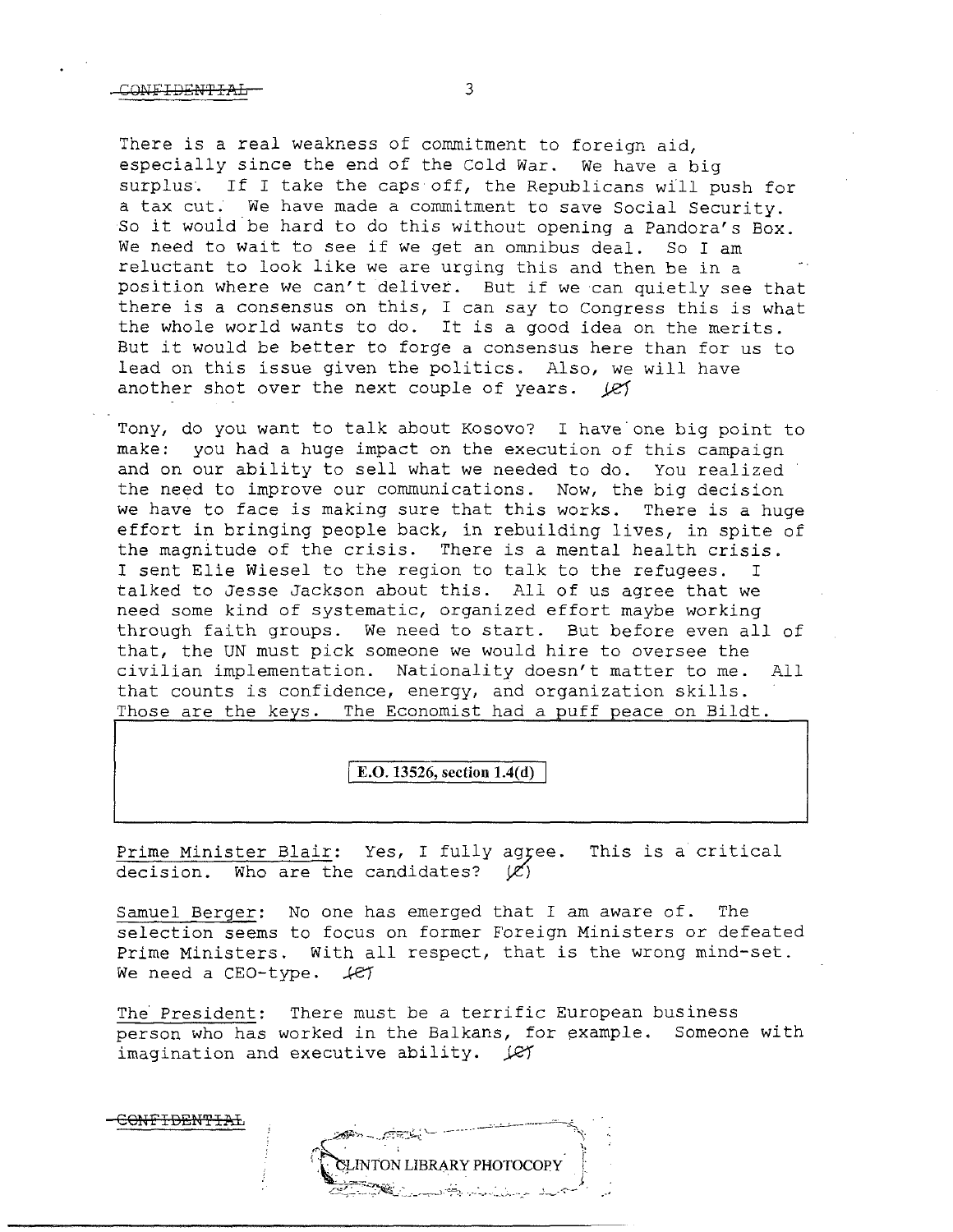$\boxed{\text{E.O. 13526, section 1.4(b)(d)}}$ 

Prime Minister Blair:

The President: Yes he is, but of course, the Europeans want a European.  $\mathcal{Q}$ 

Prime Minister Blair: Well I am happy with an American.

The President: I am afraid that the UN will dither on this for weeks.  $\angle \ell f$ weeks.

Prime Minister Blair: Yes,

Samuel Berger: If I could just raise one idea. You both should lay down a marker with the Secretary General on how you see the job. You should imply a veto right. In other words, you together would expect he would not appoint someone without your approval.  $\ell$ 

The President:  $\boxed{\text{E.O. 13526, section 1.4(d)}}$  Anyway, I don't

know your politics in Europe. But I do know that this is our deal. If it fails, it will be our failure. My have no preconceived notions and no conditions on nationality. My only concern is confidence.  $\text{LFT}$ 

Jacques Klein is tough and good. But I keep coming back to the bottom line  $-$ - whoever it is has to be up to the job.  $+CT$ 

John Sawers:  $+e+$ 

Allister Campbell:/

**E.O. 13526, section 1.4(b)(d)** CONFIDENTIAL **INTON LIBRARY PHOTOCOPY**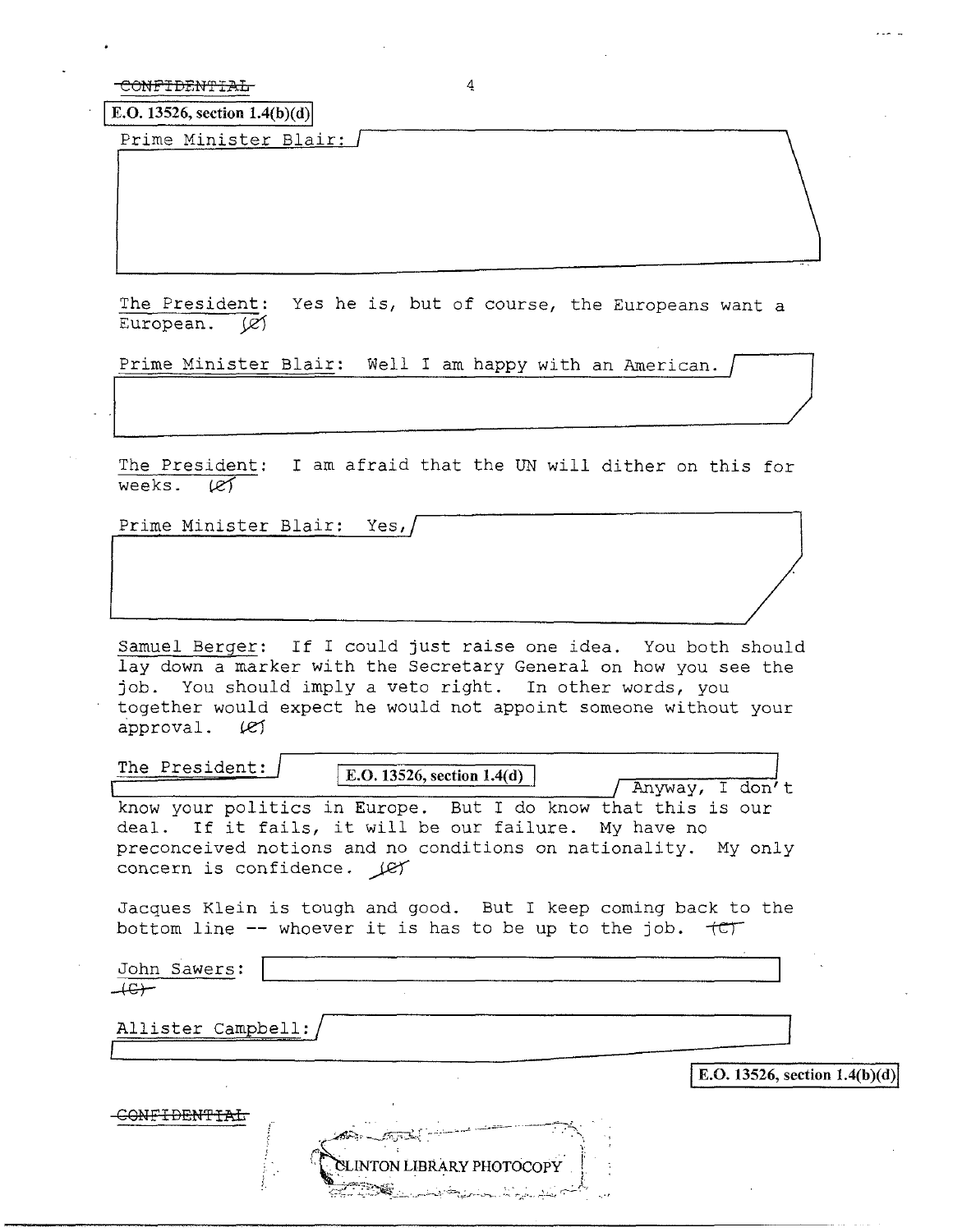| E.O. 13526, section 1.4(d) | The President: I don't think the Secretary General is thinking                                                          |
|----------------------------|-------------------------------------------------------------------------------------------------------------------------|
|                            | about this in the right way. /                                                                                          |
|                            | he should be calling us to ask who is the smartest                                                                      |
|                            | businessperson in the United States and Europe. Who can get                                                             |
|                            | business people to support this.                                                                                        |
|                            | My position is don't look for someone who has                                                                           |
|                            | navigated the shoals of partisan politics and never built<br>anything. This requires special additional skills. I would |
|                            | have loved to have the job myself. $(X)$                                                                                |
|                            |                                                                                                                         |
|                            | Prime Minister Blair: Yes, it really is rebuilding a country                                                            |
|                            | from scratch. (U)                                                                                                       |
|                            |                                                                                                                         |
|                            | . The President: If I were the head of a company, I'd love this                                                         |
|                            | iob.<br>(1)<br>E.O. 13526, section $1.4(b)(d)$                                                                          |
|                            | Prime Minister Blair: We should start digging for names so at                                                           |
|                            | least there is a good choice.                                                                                           |
|                            |                                                                                                                         |
|                            |                                                                                                                         |
|                            | The President: This must not be about politics. Let                                                                     |
|                            | Prime Minister Blair:                                                                                                   |
|                            |                                                                                                                         |
|                            |                                                                                                                         |
|                            |                                                                                                                         |
|                            | The President:                                                                                                          |
|                            | E.O. 13526, section $1.4(d)$                                                                                            |
|                            |                                                                                                                         |
|                            |                                                                                                                         |
|                            | Prime Minister Blair: In the end, this really is a unique                                                               |
|                            | position. It's like being the procounsel of a country. You<br>need communication skills, executive skills.              |
|                            |                                                                                                                         |
|                            |                                                                                                                         |
|                            |                                                                                                                         |
|                            | John Sawers:                                                                                                            |
|                            | E.O. 13526, section $1.4(b)(d)$                                                                                         |
|                            | The President: On the issue of relief we've got \$1 billion                                                             |
|                            | earmarked for the short-term. On long-term reconstruction, I                                                            |
|                            | quess we have this conference in the Fall. On the EU's                                                                  |
|                            | Stability Pact, we want to contribute but since most of the                                                             |
|                            | money is European, it's hard for us to shape it. I think we                                                             |
|                            | need to take a step back and look at the Marshall Plan, and also                                                        |
|                            | think about what we want this to look like in ten years.<br>We                                                          |
|                            |                                                                                                                         |
|                            | CONFIDENTIAL                                                                                                            |

イデー CLINTON LIBRARY PHOTOCOPY

 $\sim$  1.4  $\sim$ 

 $\hat{\mathbf{x}}$  is the same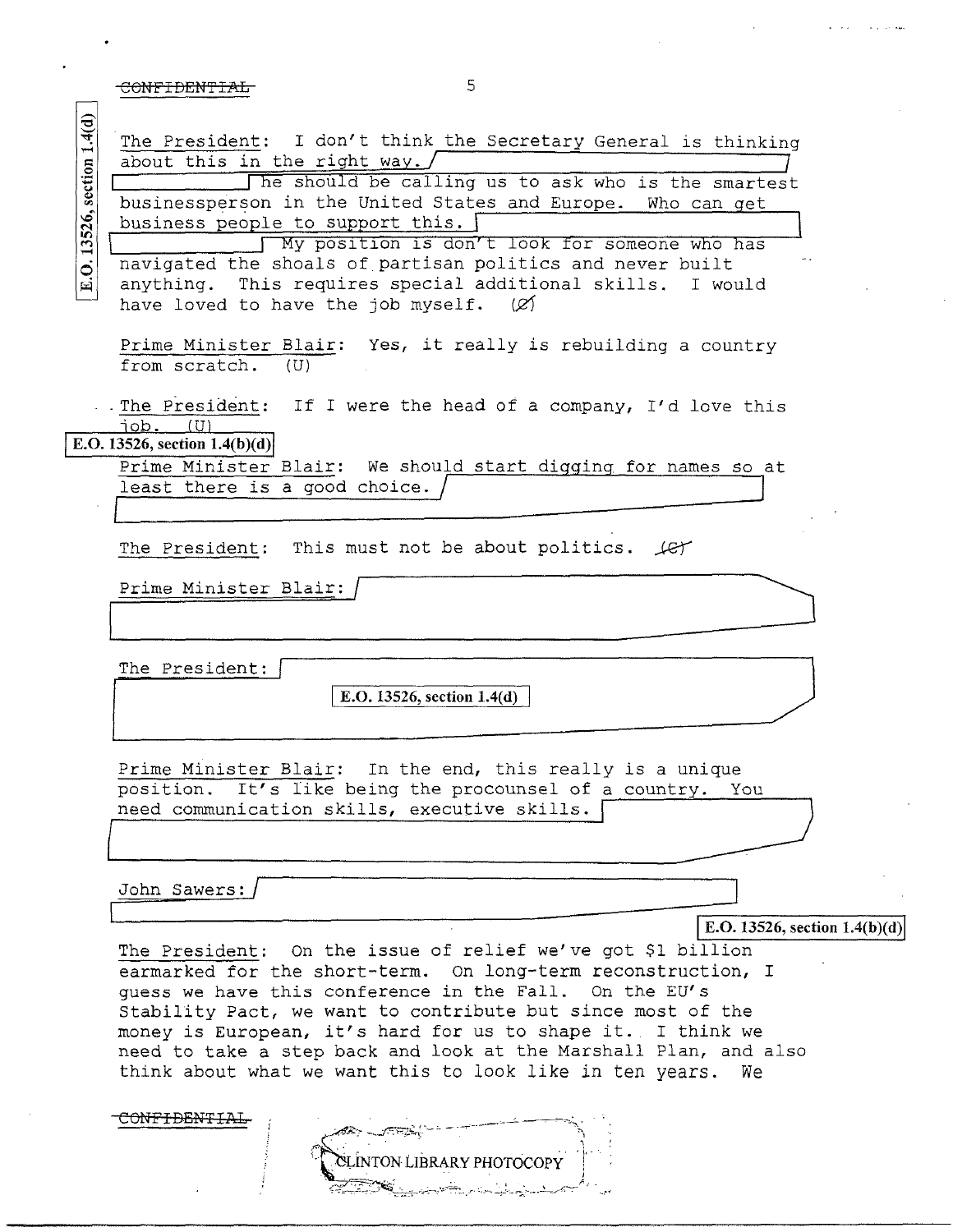CONF<del>IDENTIA</del>L

need a prosperous Balkans so there is less temptation for conflict. We want it to be more integrated with Europe. with the EU, with NATO. The first thing we need to do is to define the universe: Slovenia, Romania, Bulgaria, Macedonia, Albania, Montenegro, Kosovo. And Serbia if we can get rid of Milosevic. I think we need to apply one of the central ideas of the Marshall Plan which is to get the beneficiaries to meet together and define their own vision of the Balkans, how they would use the money, how they would apportion it. We need to force them to asswne responsibility for their own future. They need to have a real plan and develop themselves with our help. There are some real smart guys there that can do this,  $\sqrt{\frac{1}{1}}$ 

 $E. Q. 13526$ , section  $1.4(d)$ 

Prime Minister Blair: Yes, E.O. 13526, section 1.4(b)(d)

The President: That's true. We all need to think about what more we can do. *we,* in the United States, need to think about whether we should say to Congress that we should accelerate accession for some of the Balkan countries into NATO. You might consider the same thing for the European Union. Should there be a Customs Union with the EU, like Turkey. Should you accelerate the session process? If you think we should push the envelope, we can push Schroeder, Chirac and D'Alema to think about this.  $J$ 

Prime Minister Blair: I agree we should push the envelope.

E.O. 13526, section 1.4(b)(d)

The President: We need direct aid too. We've already got some going for Albania and Macedonia. I think we need to structure our assistance in Kosovo in a way that is helpful to the Front Line States. For example, using their construction companies. We need to get people on the ground to start turning our roadmap for the Balkans into reality. We need the person, we need the plan, we need an approach that takes into account the whole region. What I think we should do on the Stability Pact is for us and Prodi to convene a meeting in the Balkans maybe in Sophia. Bring all the people together, the U.S., the EU, the

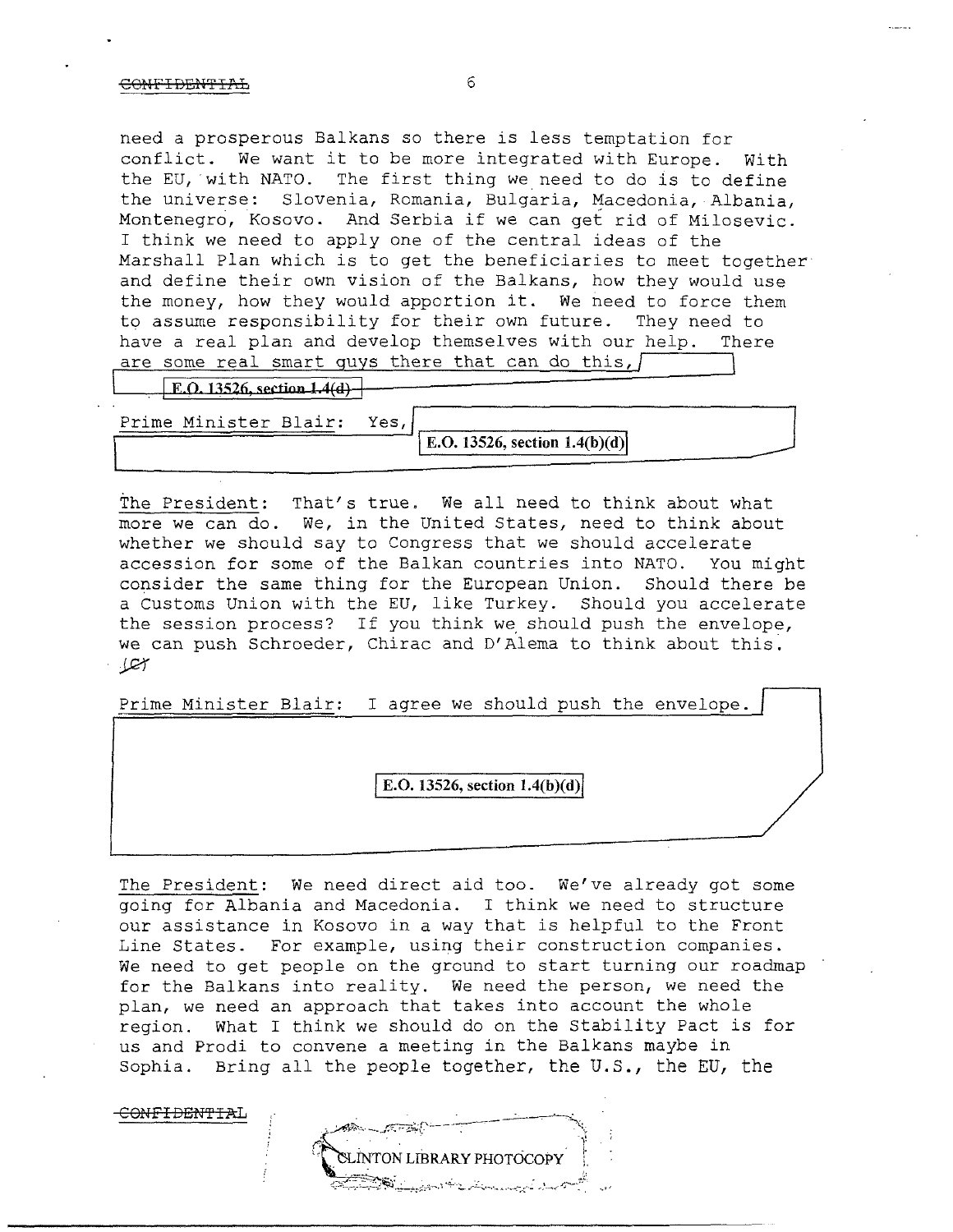concerned countries, and the international financial institutions. We need to forge a common vision and get their buy in. We need to start a process for them to meet and to plan their own future. It's not like these people are not smart.  $\mathscr{L}$ 

Prime Minister Blair: Yes, I agree that would be a very good way to proceed.  $\angle$ 

The President: Similarly, we need to decide whatever we can do with NATO, the EU, and with aid. We need to get to work. If we can get the people in the region bought in, it will change the dynamics and psychology of people and the region.  $\sqrt{ef}$ 

**E.O. 13526, section 1.4(b)(d)** 

Prime Minister Blair: I agree very strongly.

Samuel Berger: We also have to solve this problem with the Russians. I think we are almost there. (U)

John Sawers:  $\overline{\Box}$ / I

CONFIDENT<del>IAL</del>

Samuel Berger: Actually, that's been sorted out. The real problem that still needs to be resolved is that Yelstin continues to want a sector.  $+e\tau$ 

Prime Minister Blair: Let me make clear my view:

E.O. 13526, section 1.4(b)(d)

The President: I think we all need to watch them. If we have something that we can live with, I don't mind letting them declare victory so we can just get this out of the headlines and move on. Right now they are in the way and we need to resolve this. I want to nail this Russian thing down. The other reason is that I am truly worried that Yeltsin might make a dangerous decision. He thinks we are trying to extend our sphere of influence. He just doesn't understand we are trying to make a more peaceful Europe and reverse ethnic cleansing. But I think he will do the right thing at the end.  $|C\rangle$ 

Prime Minister Blair: We need to close on this today. (U)